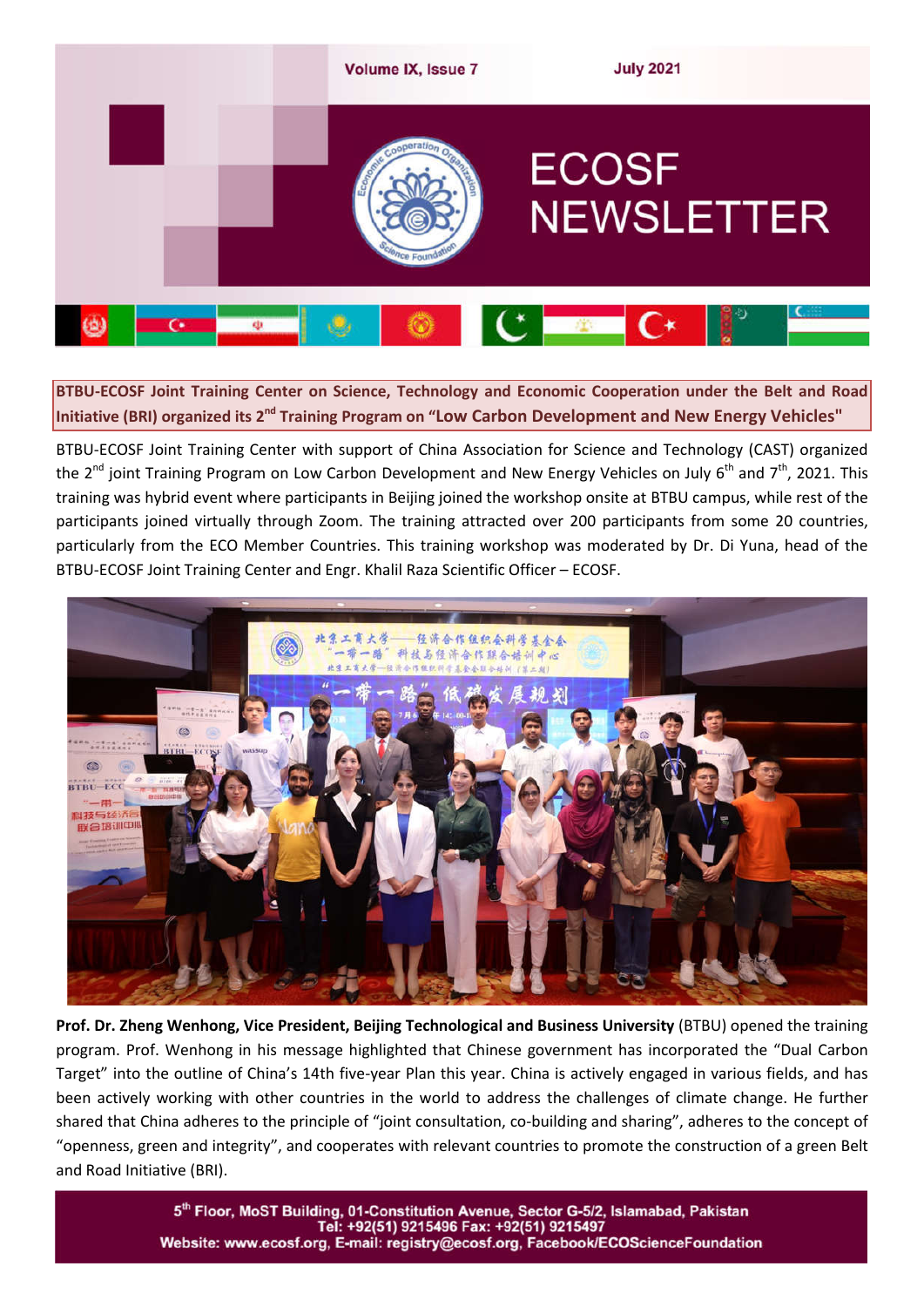At the same time, countries around the world are facing the crisis and challenges brought about by climate change, thus actively promote low-carbon development, and hope to learn from China's development experience in related fields. Prof. Wenhong was confident that this program could promote exchanges and cooperation among countries, facilitate the building of a community with a shared future for mankind, and achieve global sustainable development.



**Prof. Dr. Manzoor Hussain Soomro, President ECOSF** in his welcome remarks emphasized that Science, Engineering, Technology and Innovation (SETI) play a critical role in providing policy instruments that are essential to develop strong base of countries in addressing the climate change impacts and boosting socio-economic growth and sustainable development. Prof. Soomro underscored that BRI of China commits to foster the industrial development with strong technical cooperation in many fields, including sustainable energy, infrastructure development, emerging technologies, and smart cities or transport etc. To achieve these massive goals, it requires a robust commitment to support science and engineering, including the capacity building and human resource development, Prof. Soomro remarked.



Prof. Soomro further elucidated that BRI offers a tremendous potential to spur a new era of trade, economic and industrial growth for countries in Asia and beyond. In order to maximize the benefits of BRI, the participating countries require to develop adequate technological workforce and engage in an alliance for promotion of crossborder cooperation in the Science, Technology and Innovation (STI) sectors." Prof. Soomro highlighted.

The training workshop addressed three focused areas of low carbon development;

- (a) Renewable and clean energy development
- (b) Smart and resilient power transmission and distribution grid infrastructure and
- (c) Latest electric mobility practices in the emerging markets, including China

Renowned experts and market leaders in low carbon development technologies participated as resource persons. The intended outcome of this training was to support policy development facilitating south-south cooperation, creating relevant knowledge and building capacities in the BRI countries.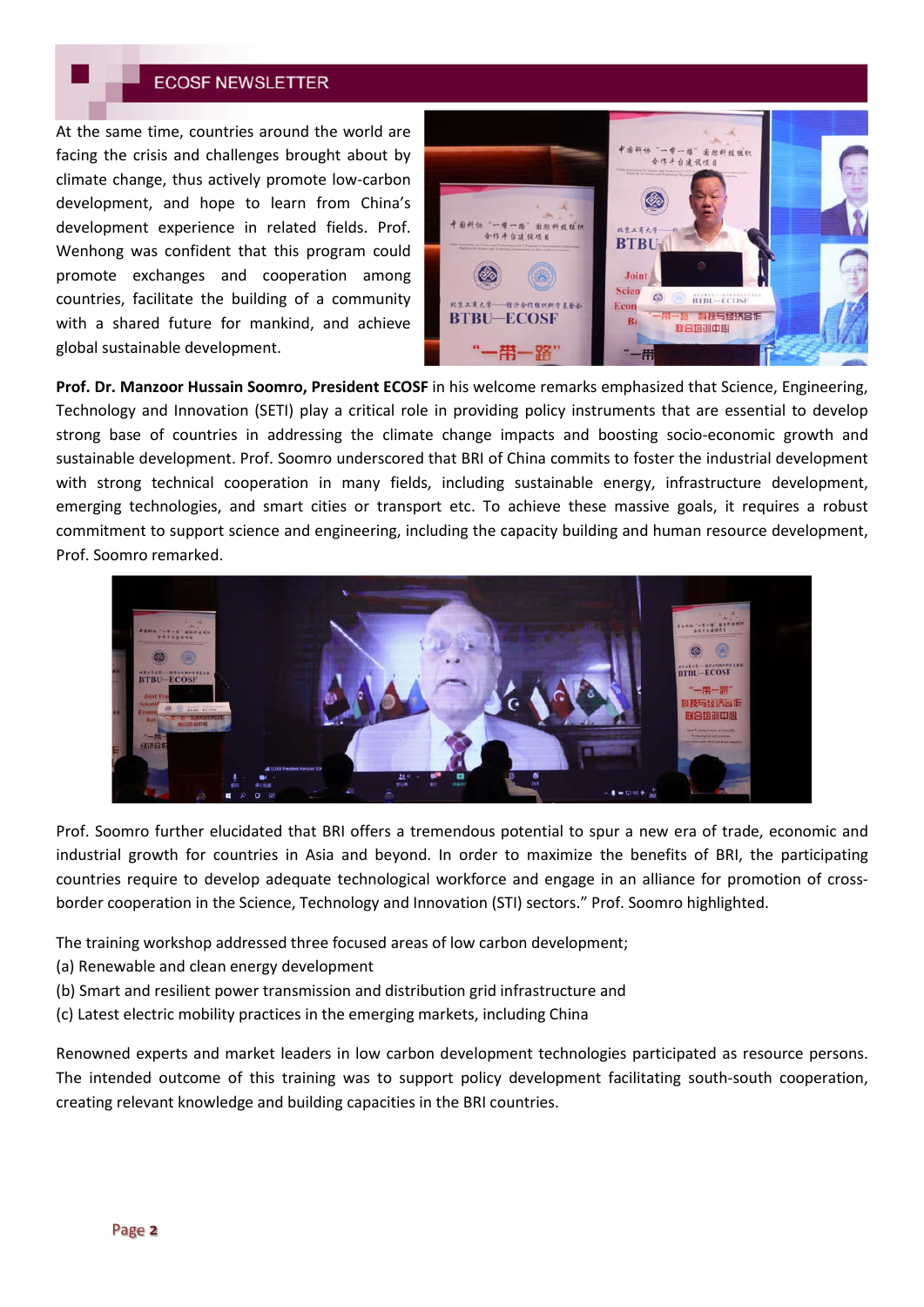

Since climate change and its adverse effects are the serious threat to human civilization and one of the greatest global challenges of the 21<sup>st</sup> century, it needs to be addressed through international cooperation in the context of sustainable development. A number of countries have pledged to reach net-zero emissions by mid-century.

China has emerged as global climate leader with its announcement in 2020 that it would aim to achieve "carbon neutrality" before 2060. In so doing it joins the European Union, the UK and dozens of other countries in adopting mid-century climate targets, as called for by the Paris agreement.



China already leads the world in the clean technologies and it is by far the largest investor, producer and consumer of renewable energy. One out of every three solar panels and wind turbines in the world are in China. It is also home to nearly half the world's electric passenger vehicles, 98% of its electric buses and 99% of its electric two-wheelers.<sup>1</sup> The country leads in the production of batteries to power electric vehicles and store renewable energy on power grids. By 2025, its battery facilities will be almost double the capacity of the rest of the world combined.

<sup>&</sup>lt;sup>1</sup> Barbara Finamore, What China's plan for net-zero emissions by 2060 means for the climate, the Guardian (2020) https://www.theguardian.com/commentisfree/2020/oct/05/china-plan-net-zero-emissions-2060-clean-technology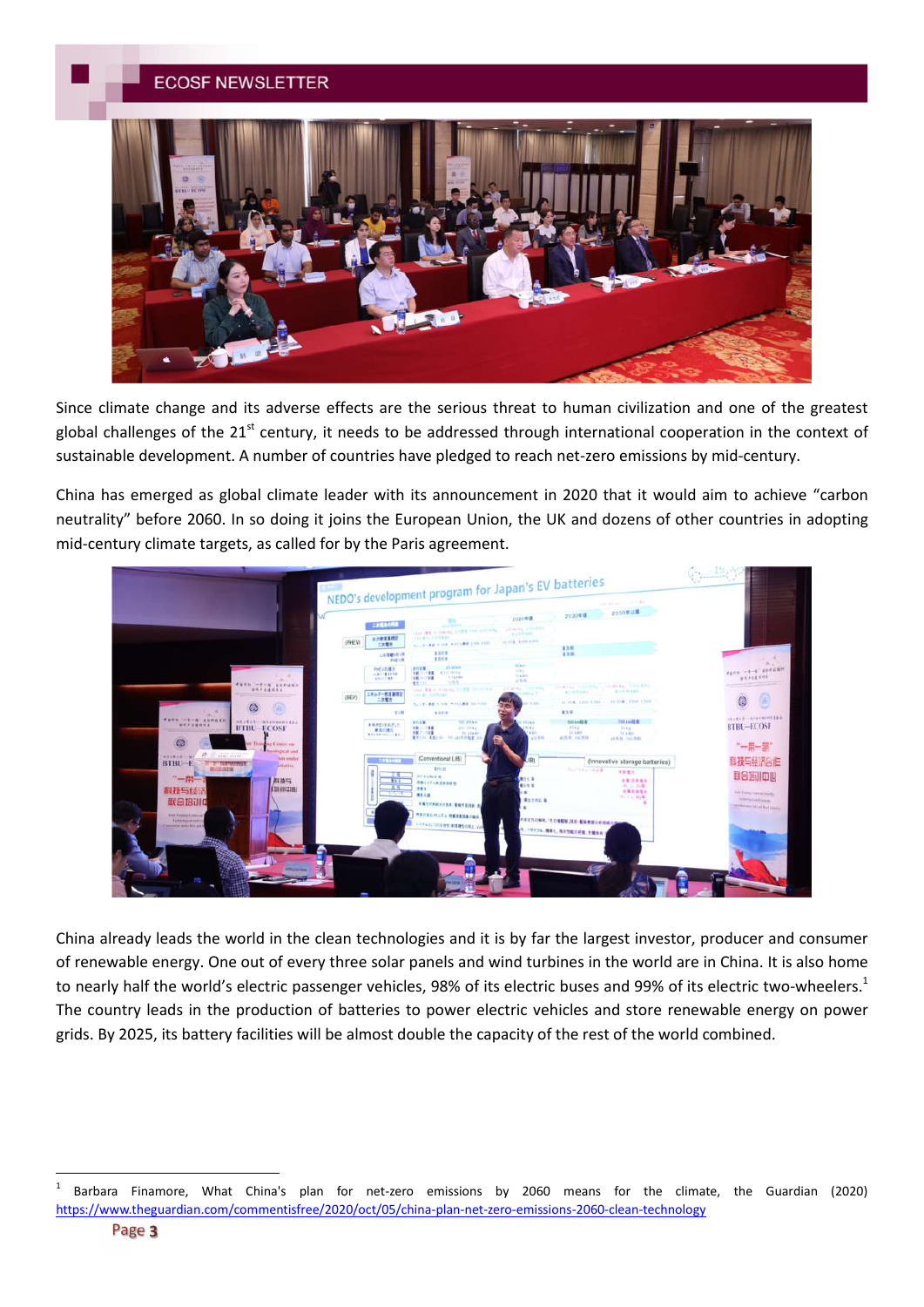

Hence, it was important to understand and share best practices and experiences amongst the countries towards promoting low carbon development initiatives. This training workshop provided an opportunity for trans-disciplinary approach to facilitate knowledge exchange and dissemination to support policies and programmes through collaborative research and engagement. Hence, it is imperative for China to bring its extensive expertise and best practices in renewables and energy efficiency to Belt and Road Initiative (BRI) countries.

Experts underlined that promoting low-carbon development in BRI countries would require collaborative efforts from both within China—by leveraging finance and overseas investments in green projects—and participating countries—by promoting stronger clean energy and environmental policies that provide favorable market environments for China and other countries to make green investments in clean energy and sustainable transportation infrastructure. $2$ 

#### **Resource Persons for the Training on Low Carbon Development**

| Xiong Wanpeng,                                                                  |
|---------------------------------------------------------------------------------|
| Chief Executive Officer, China Overseas Holding Group                           |
| Qin Yuyi,                                                                       |
| Deputy General Manager, State Grid Sichuan Integrated Energy Service, CO., LTD. |
| Liu Wei,                                                                        |
| Deputy General Manager & Chief Technology Officer -                             |
| State Grid Oman Company, State Grid International Development CO., LTD.         |
| <b>Liu Daizong</b>                                                              |
| Program Director/ Communication                                                 |
| World Resources Institute (WRI) China Sustainable Cities, WRI China.            |

 $\overline{a}$ 

*<sup>2</sup>* Fuqiang Yang, China Has Every Reason to Promote a Green and Low-Carbon BRI, NRDC (2018), https://www.nrdc.org/experts/fuqiang-yang/china-has-every-reason-promote-green-and-low-carbon-bri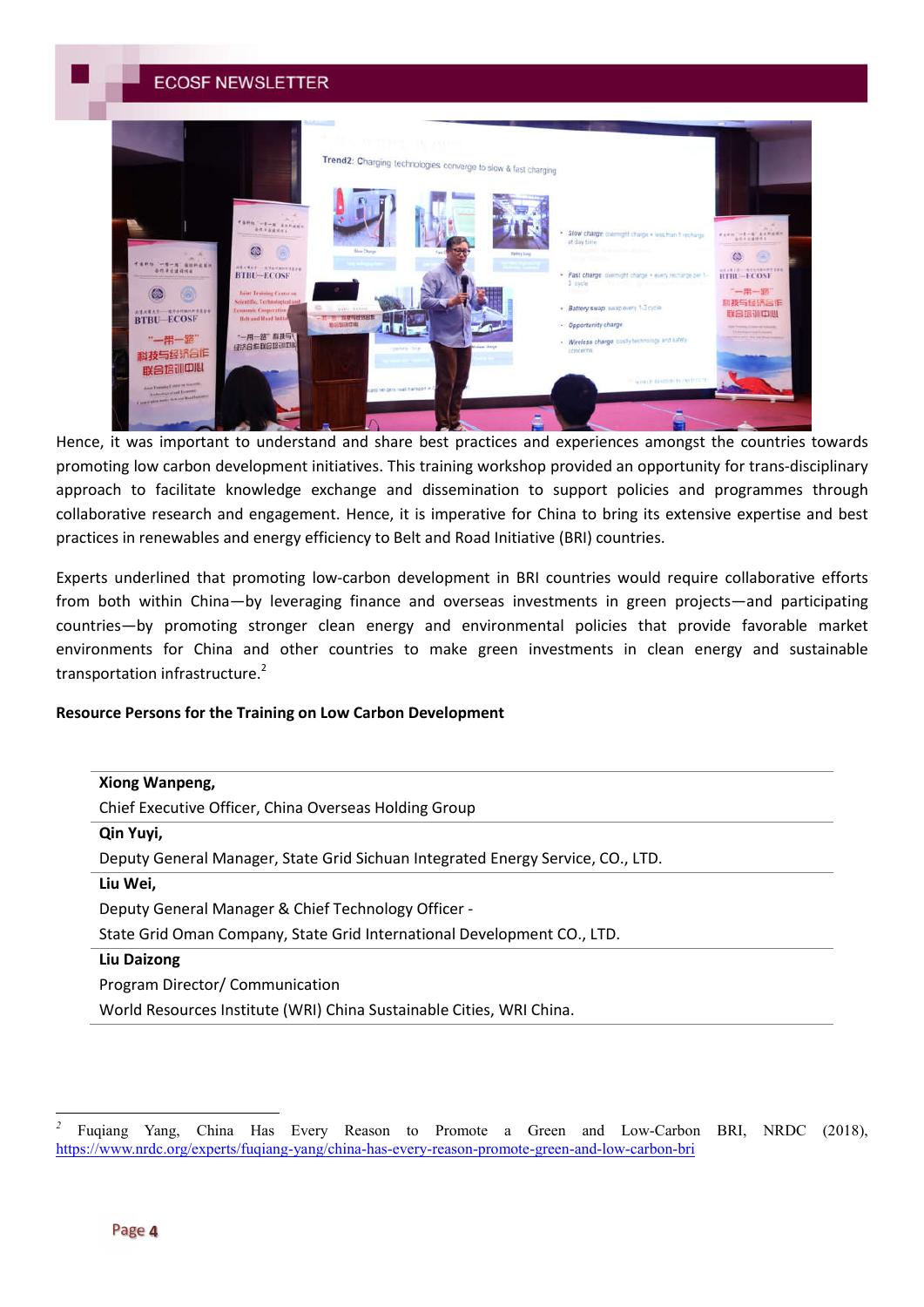### **Zhang Xuming,**

Deputy Secretary General, Society of Automotive Engineers (SAE) -China

### **Xiang Jin,**

Deputy General Manager, Beijing WeiLion New Energy Technology CO., LTD

### **Zheng Junyi,**

Vice President - Wanbang New Energy Investment Group CO., LTD., Expert of the National Standard Committee on Electric Vehicle Charging Facilities in the Energy Industry

### **Li Yanze,**

General Manager,

Global Business, INFRAMOBILITY-Dianba GmbH, JV of Aulton NEV Technology Corporation Limited

### **Zeng Tao**

Chief Analyst in New energy, Executive General Manager, Research Department, China International Capital Corporation Limited (CICC).

### **Key takeaways of the workshop**

### **Policy support towards electric mobility is the key driver**

- The role of policy makers is central to the evolution of electric vehicles. China has taken a massive lead over the rest of the world in EV adoption, with strong backing from its New Electric Vehicle Policy.
- China's vigorous promotion of new energy vehicles is an important measure for the low-carbon development of the automotive industry.
- Policy makers around the world are trying to support the electric mobility with the primary objective of combating climate change. The policies are largely focused around financial support to make EV economics favourable for adoption by customers.
- EVs are being encouraged with favourable policies like capital expenditure assistance, tax and permit exemptions, protection for domestic manufacturers.
- Lack of economic parity is a major hurdle in adoption of EVs today. Policy makers are trying to bridge this gap through subsidies to encourage EV adoption. Policy makers need to simultaneously adopt other levers also to encourage EV adoption further.
- China's New Energy Vehicle policy has taken a number of positive steps and aggressively pushing and promoting EV adoption, and NEV policy is a significant leap among those.
- Mandated adoption targets, localization of key components, clear guidelines on regulations and standards and EV adoption in public transport are some of the key levers that policy makers in developing countries need to leverage.

### **China has established a robust manufacturing base for New Energy Vehicles**

- China is both the largest manufacturer and buyer of electric vehicles in the world, accounting for more than half of all electric cars made and sold in the world in 2020.
- From 2011 to 2015, China began to promote new energy urban buses, hybrid cars and small electric vehicles.
- From 2016 to 2020, further popularization was carried out for new energy vehicles, multi-energy hybrid vehicles, plug-in electric cars, hydrogen fuel-cell cars, etc.

Page 5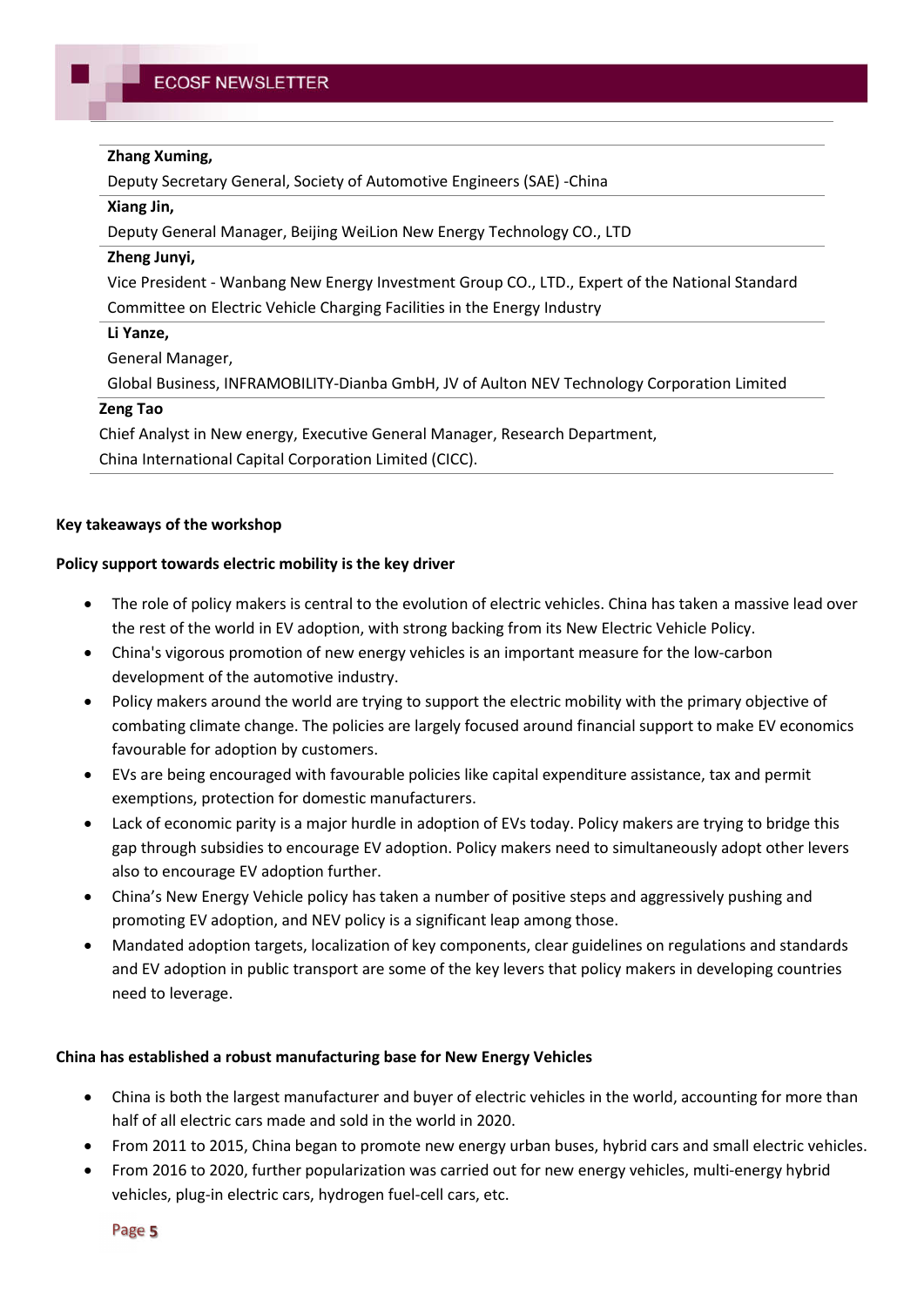- In 2021, new industry players in cross-industry cooperation in car making have emerged one after another, and pure electric vehicles have gradually become the mainstream.
- Among the three core technologies of electric vehicles, namely battery, motor and electronic control, the most disputed difficulty which is also most difficult to break through lies on battery safety, battery cost and battery driving range.
- On supply side, China continues to improve and produce technology, provide high-quality green building materials, reduce material consumption from the source, and reduce carbon emissions.
- The rise of electric vehicles has caused upheaval in the Lithium ion battery industry. As of 2020, the global Liion battery manufacturing capacity was about 500 GWh per annum. A large part of this capacity is currently concentrated in China.
- China currently dominates the world in production of all four major components of Lithium ion Batteries (LIB): Cathode, Anode, Electrolyte, and Separators. After 2015, the market share of all four major components has continued to increase, and the supply share of Chinese LIB material in each component category has exceeded 60% in 2020.

### **Grid Expansion and Charging Infrastructure placement is critical to uptake of electric vehicles**

- Charging infrastructure is the key enabler towards accelerated adoption of electric vehicles.
- The EV adoption and charging infrastructure is fundamentally a chicken and egg problem. On one hand, without good infrastructure, owning and operating an EV is not convenient for users, hence, they would want to wait till such infrastructure is available. On the other hand, low adoption of EVs drastically impacts the economic viability of any public charging infrastructure project.
- This requires robust policy support from the government to put up charging infrastructure. China has put up massive charging infrastructure that is denser than all major (EV adopted) countries.
- There is need for integrated development of grid, load and storage. Power load, transmission, and distribution network would have to planned synchronously to meet charging infrastructure needs.
- Currently, the driving range of electric vehicles has not reached the same level as that of gasoline and diesel vehicles, which is also the core problem hindering the rapid development of new energy vehicle industry. With shorter range of current battery technologies require more charging infrastructure to be put in place to reduce the range anxiety. In future, the large capacity batteries can eliminate the pain point of low driving range.

**Conclusion:** The "Chinese experience in new energy vehicles and low carbon development" can certainly help the energy and transport industry in the ECO Member Countries and beyond in the BRI members towards integration, strengthening the connectivity between upstream and downstream sectors, and to drive the infrastructure development and related industries in the course of greening belt and road initiative. The strategic proximity of ECO Member Countries with China and with emerging initiatives such as ongoing development of Special Economic Zones in Pakistan, Iran and Kazakhstan provide tremendous opportunities for the Member Countries and China to develop manufacturing base for electric vehicles.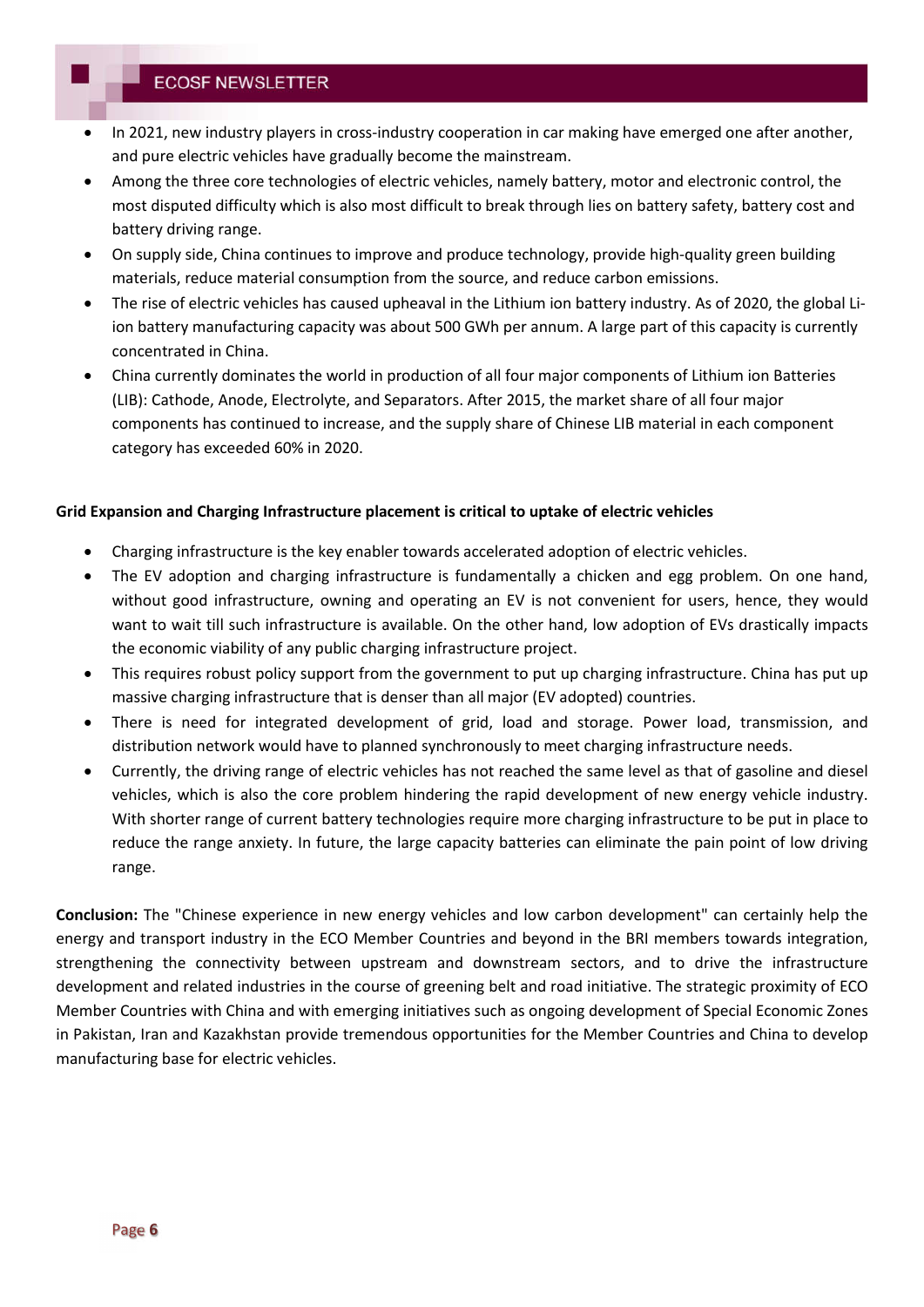**UNDP and NEECA in collaboration with ECOSF co-organized a consultative workshop on 'Scaling Up Electric Mobility in Pakistan'**

United Nations Development Program (UNDP) and National Energy Efficiency and Conservation Authority (NEECA) in collaboration with ECOSF organized a consultative workshop on 'Scaling Up Electric Mobility in Pakistan' on July 29, 2021. The core objective of this meeting was to provide critical insights into the future of mobility and global trends in the electric mobility space, and what Pakistan needs to do to effectively develop the local eMobility market. The primary audience in this meeting were political leaders, policy makers at the government entities/ministries and industrial players.

Mr. Hamad Azhar, the Federal Minister for Energy of Pakistan was the chief guest at the event. Mr. Hammad Azhar said that Government is fully supportive to bring down the emissions and improve efficiency in the road transport sector. To achieve these goals, Government has recently introduced the policy for electric vehicles and provided many incentives in terms of reduced customs and sales tax to improve the economics of EVs in Pakistan. He emphasized over the immediate need for establishing the regulatory framework to streamline the development of EV charging stations across the country. He urged the NEECA and other relevant entities to expedite work on regulation, standardization and licensing policy for development of charging infrastructure.



UNDP Deputy Resident Representative, Aliona Niculita, said that transport and energy were priority sectors for UNDP. She hoped that wide scale adoption of electric mobility would help Pakistan in achieving its climate goals. She assured that UNDP would provide full cooperation to the government in this regard.



Dr. Sardar Mohazzam, the Managing Director - NEECA in his remarks gave an outline and objectives of the meeting. Dr. Mohazzam said that role of NEECA remains central in improving energy efficiency in the road transport sector with accelerated adoption of electric vehicles in the country. He said the findings of this work would be critical to enable evidence and information based policy decision making to help promote the accelerated transition towards eMobility in the country.

Earlier Engr. Khalil Raza, Scientific Officer of ECOSF who has been assisting the UNDP and NEECA as the lead technical expert on Electric Mobility presented the findings or outcomes of the study undertaken by the ECOSF with key stakeholders during the meeting.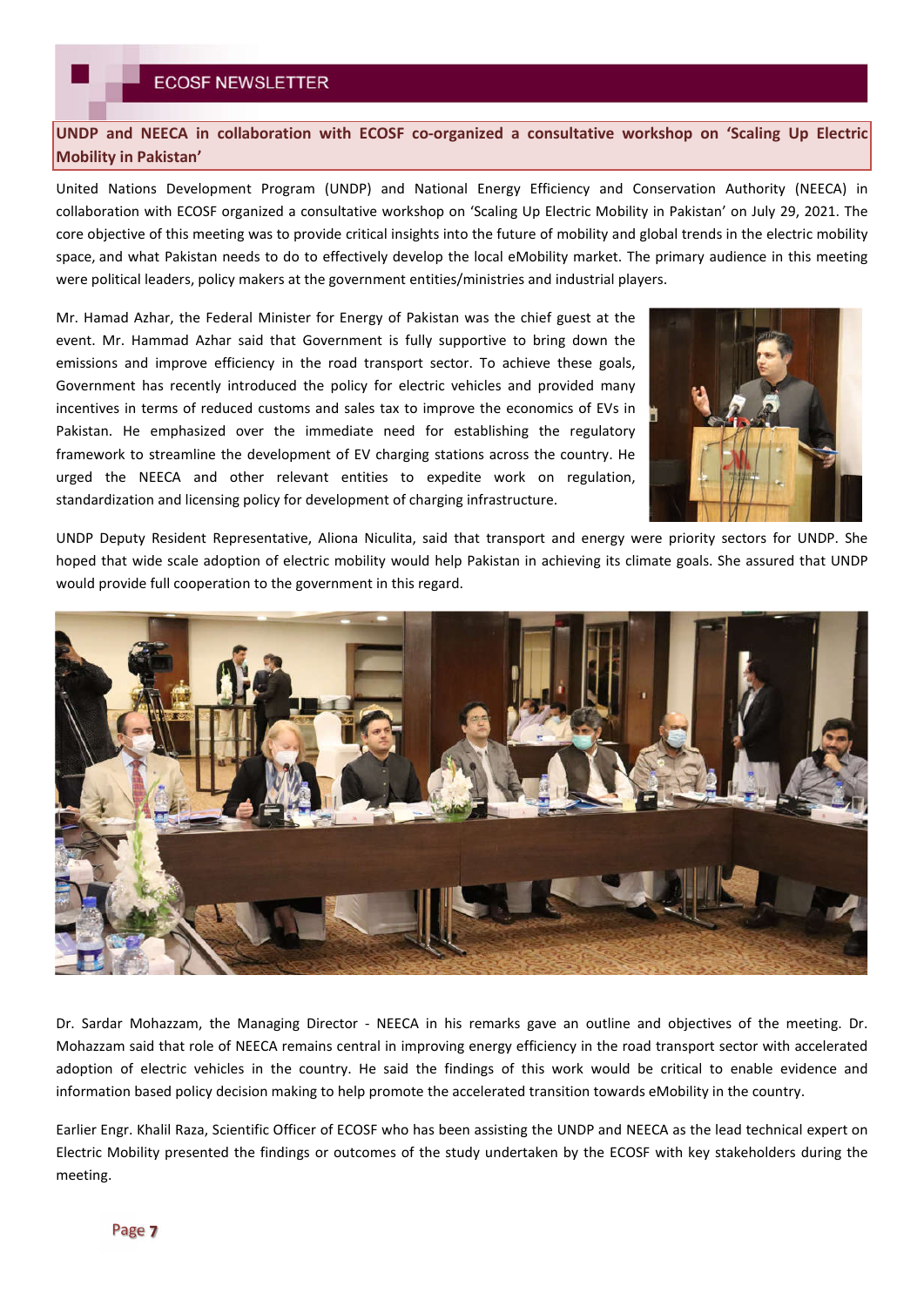**ECOSF Participated in Pakistan Water Conference on Emerging Water Challenges 15th July 2021**

Pakistan Council of Research in Water Resources (PCRWR) in collaboration with the International Water Management Institute (IWMI) and UNESCO Pakistan organized a National Conference on 15th July 2021. On behalf of ECOSF, Engr. Khalil Raza, Scientific Officer virtually participated in the event.



Speaking on the occasion, Syed Shibli Faraz, Federal Minister for Science and Technology said

that despite being blessed with immense resources, Pakistan is facing grave challenges in the shape of climate change and water scarcity. He emphasized that the outcomes of this conference shall be promulgated to international stakeholders in order to translate research into tangible development for the public benefit so that the coming generations can have a water-secure Pakistan.



Ms. Patricia Mc'Phillips, UNESCO Country Director said that once a water-abundant country, Pakistan has now become a water-stressed country. UNESCO, in collaboration with PCRWR, has taken several initiatives on a pilot scale. However, to achieve SDG Goal 6 immense efforts are required amidst the emerging issues of climate change and unregulated exploitation of groundwater.

International Water Management Institute (IWMI), Country Representative, Mr. Mohsin Hafeez highlighted that the policymaking is being done with noble intentions, but without evidence-based knowledge and data. Therefore, there should be a mechanism to develop a central database in collaboration with all national stakeholders and sectoral institutions.





Dr. Muhammad Ashraf, Chairman (PCRWR) while addressing the conference, stressed the importance of setting research priorities according to the emerging issues. He added that the lack of a data warehouse of the water sector in Pakistan is an issue that needs to be addressed on an urgent basis for sustainable management of water resources

The conference was attended by professionals and researchers from national and international organizations. Mr. Nadeem Irshad Kiyani, Secretary, Ministry of Science and Technology concluded the conference.



## **President ECOSF Participated in the 2nd Open Science Conference**

The three-day conference organized by the Department of Global Communications, Dag Hammarskjöld Library and the UN Department of Economic and Social Affairs (UN-DESA), Division of Sustainable Development Goals brought the global discussion on open science and climate action to the United Nations and highlight national and IGO policies and Open Science initiatives from around the world on July 21-23, 2021.

During the 2<sup>nd</sup> Open Science Conference, key Intergovernmental Organization and publishers, and research practitioners engaged in a public dialogue on tackling the pandemic to addressing climate change, and policymakers. The conference deliberated on Open Science – what lessons can be learnt from COVID-19 and how this can be applied to actions addressing the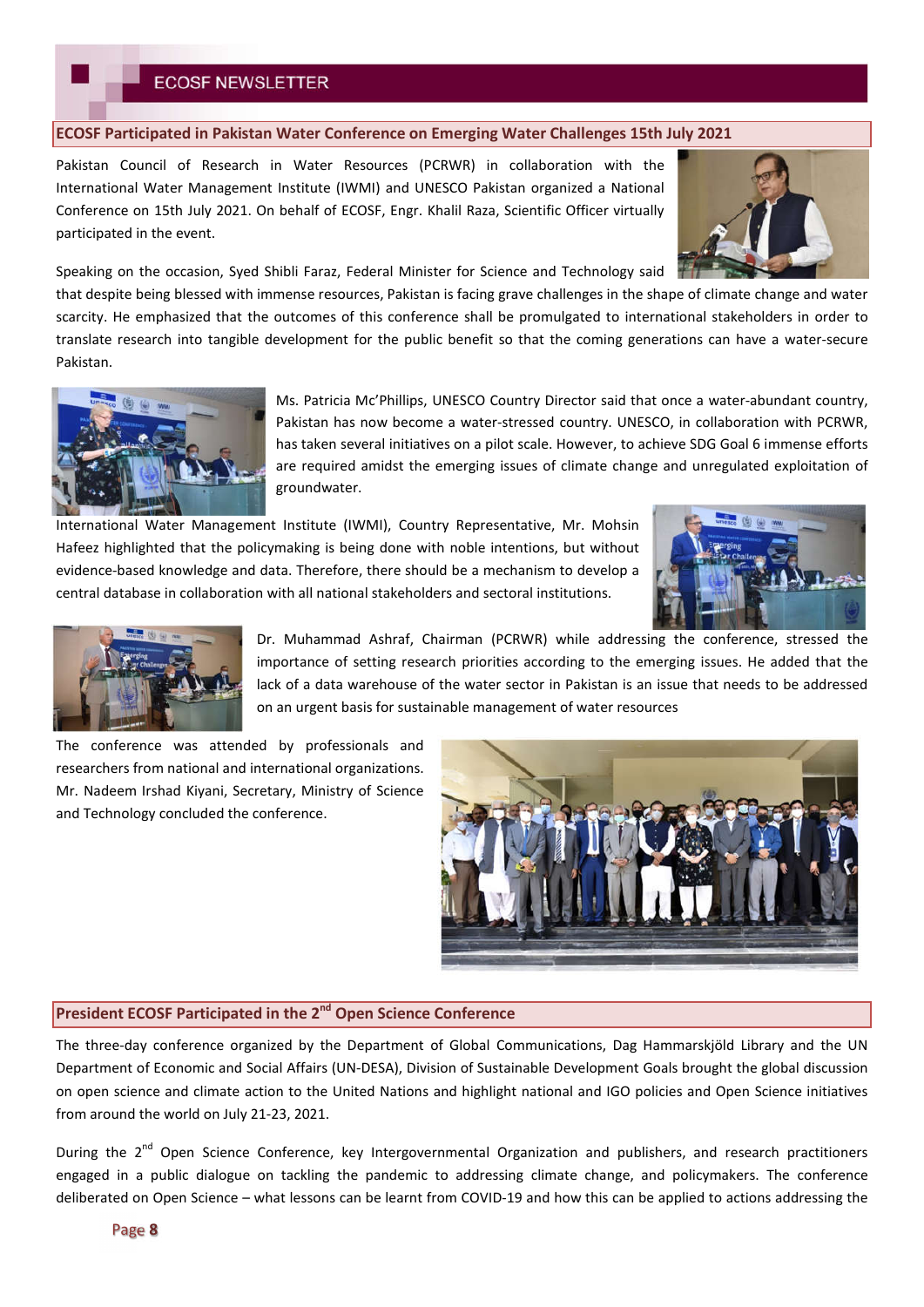global climate crisis, at the interface of science, technology, policy, and research. On behalf of ECOSF, President ECOSF Participated in the event.

The Conference was opened by Ms. Maria-Francesca Spatolisano, Assistant Secretary-General for Policy Coordination and Inter-Agency Affairs of UN-DESA and Mr. Thanos Giannakopoulos, Chief of Dag Hammarskjöld Library. The Keynote addressed by Dr. Shamila Nair-Bedouelle the Assistant Director General of UNESCO. Dr. Nair-Bedouelle said that we need science for peace to bring science to the doorstep of everyone, we can only do so through open science and open access.



The First day of discussion was based on **Policy Makers and Open Science** 

The first Day of the Open Science UN virtual Conference closed on recognition: "We should remember the creators of the Web at CERN did not patent it, allowing us to benefit from it; an example we should follow for open science innovations.

The second day of the conference was opened by Ms. Astra Bonini, Senior Sustainable Development Officer, DESA a Keynote addressed by Professor Geoffrey Boulton, International Science Council. The discussions were based on Science-Policy-Society Interface and Open Science and Equity in Open Scholarship

The third day of Conference Introduced by Mr. Thanos Giannakopoulos, Chief, Dag Hammarskjöld Library and the Keynote address by Dr. Jean-Claude Guédon, Professor of Comparative Literature (retired), University of Montréal. The Discussion was based on Academia and Open Science Infrastructure and Scholarly Communications.

**President ECOSF Participated in PIDE & CAREC (Azerbaijan) Joint Webinar, Presentation of Dr. Vusal Gasilmi's book "Economic Growth", & "The PIDE Reform Agenda for Accelerated and Sustained Growth"**

PIDE & Center for Analysis of Economic Reforms & Communication (CAREC), Azerbaijan organized a joint webinar during the launch event of Dr. Vusal Gasilmi's book on "Economic Growth" & "The PIDE Reform Agenda for Accelerated and Sustained Growth "on 28 July 2021.

The webinar was moderated by Dr. Naadeem ul Haque – the Vice-Chancellor of PIDE. On behalf of ECOSF, President Manzoor Soomro participated in the webinar and also asked questions/discussed ECO Cooperation for sustainable economic growth.

Dr. Vusal Gasilmi gave an outline on his book "Economic Growth" and the underlying situation before & after Covid-19 in low,

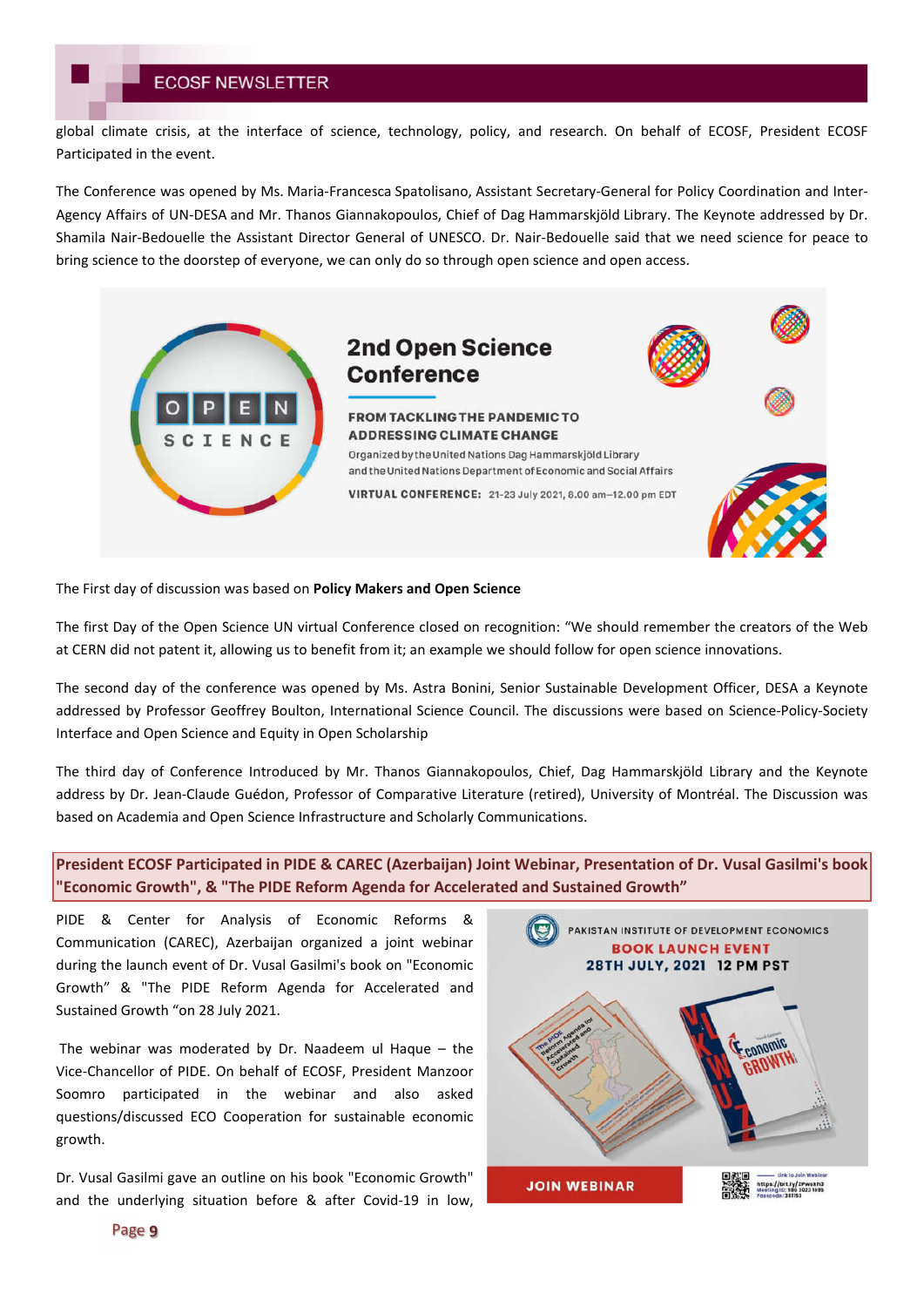middle- & high-income countries. There is no limit to growth, as there is no limit to human intelligence, he said.

Dr. Idress Khawaja, Researcher at Pakistan Institute of Development Economics (PIDE) said that the government is aware of the local context, country's strengths, and challenges. Often a times, international consultants lack local and deeper knowledge study the surface and offer non-pragmatic recommendations. Dr. Nadeem Ul Haque, VC said that Growth is a local phenomenon & should be driven by the government not by consultants. The government has to be a critical agent in economy & growth.

### **President ECOSF Participated in 4th Breakfast Chat with Past Winners of AAET Green Award**

4<sup>th</sup> Breakfast Chat with Past Winners of the ASEAN Academy of Engineering and Technology (AAET) Green Award was held on 17 July 2021. The event was moderated by Ir. Yau Chau Fong, AAET Fellow, Member of the Steering Committee of AGA 2021 and the speakers of the event were Ms. Liaw Lin Ji, Brunei, Dr. Tonni Augustino Kurniawan, Indonesia, and Engr. Dr. Francis Dave Comun Siacor, Philippines. A large number of AAET Fellows, researchers, scholars, experts, linguists, academia and students, attended the event. The Awardee Experts talked about their winning projects; Mainstreaming biodiversity, Adding value to unused liquid waste for wastewater treatment and Recovery processes of high-value products from waste mango seeds.



From ECOSF, President Prof. Manzoor Hussain Soomro as a Foreign Fellow of AAET attended the event and contributed to the discussion during the event.

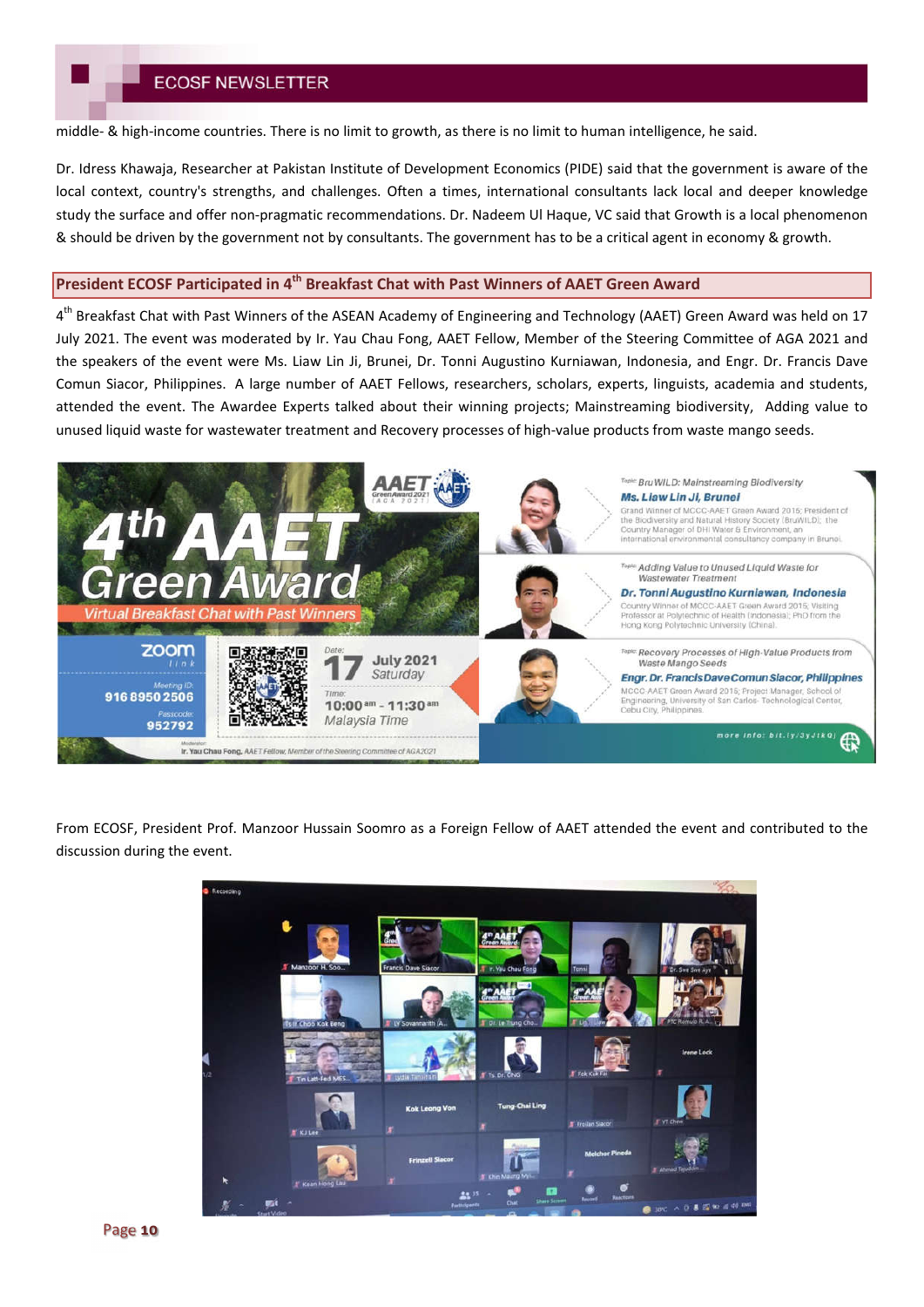#### **UNESCO Jakarta Organized Let's Talk DRR - the Futures of Disaster Risk Governance in 2045**

UNESCO, UN office on Disaster Risk Reduction (UNDRR), UNDP Accelerator Lab, and U-INSPIRE Alliance are implementing a series of activities on Future Thinking on Disaster Risk Reduction and Resilience. UNESCO Jakarta office in collaboration with other partners organized the virtual dialogue on the Futures of Disaster Risk Governance in 2045 on 30<sup>th</sup> July 2021.

The series of activities consist of webinars, Futures Literacy Laboratory on DRR (FLL-DRR), and Let's Talk DRR that will be organized throughout 2021. The objective of this virtual dialogue was to leverage on the collective intelligence and frontiers thinking of the youth and young professionals to challenge, create and negotiate concepts and frameworks for disaster risk reduction and resiliency in 2045. On behalf of ECOSF, President Prof. Soomro participated in the event.

Young experts were invited to share their insights and views on the discussion result based on the current issues, concerns, challenges, gaps, and future trend of the particular DRR topic. Futures Literacy and Foresight experts engaged in the discussion with emphasis on the absence of hierarchy of expertise: nobody has been to the future, which is as frightening as liberating for all of us.

### **Creation of the Central Asian Higher Educational Area: Prospects for Regional Internationalization**

#### *Albina Muratbekova, Eurasian Research Institute, Kazakhstan*

On June 18, 2021, an agreement to create a unified higher education area in the Central Asian region – the Turkestan Declaration was signed by the ministers of education of Kazakhstan, Kyrgyzstan, Turkmenistan, and Uzbekistan. By establishing the Central Asian Higher Educational Area (CAHEA), Central Asian representatives aspire to enhance cooperation in the field of higher education through developing joint educational programs and joint research projects, supporting regional mobility of students, and academic staff, ensuring the recognition of educational documents and procedures, as well as providing specific grants for enrollees from the region. The Declaration is based on the principles of the Bologna Process, and has four major areas of cooperation, including the creation of Alliance of Central Asian Universities; Association of Qualifications Recognition Organizations; Central Asian Education Quality Assurance Network; and Student's Alliance.

Against the backdrop of the resurgence of regional integration in the field of higher education, further, ERI discusses the existing framework of cooperation and its prospects. The post-Soviet common structural legacy, similar socio-cultural and educational background, alongside with Russian as a second language that majority has a good command and potentials enabling the expansion of intra-regional educational integration processes.

The Central Asian higher education system endeavors harmonizing education processes in accordance with the European framework. All Central Asian states at a different extent are integrated with the Bologna Process. Kazakhstan pioneered adopting the Bologna Declaration in 2010 and became a full member of the European Higher Education Area. Kyrgyzstan, Tajikistan, and Uzbekistan are reforming their education systems to correspond with Bologna principles, while Turkmenistan cooperates in mobility programs. All but Turkmenistan transferred to the three-cycle Bachelor's-Master's-PhD degree system within the Bologna Process. Be-sides the common degree system, Bologna Process implies a common grading system - ECTS credit points (European Credit Transfer and Accumulation System) that allows transfer of students and provision of exchange programs. In order to participate in the EU supported mobility programs, Central Asian universities

Read more: https://www.eurasian-research.org/publication/creation-of-the-central-asian-higher-educational-area-prospectsfor-regional-internationalization/